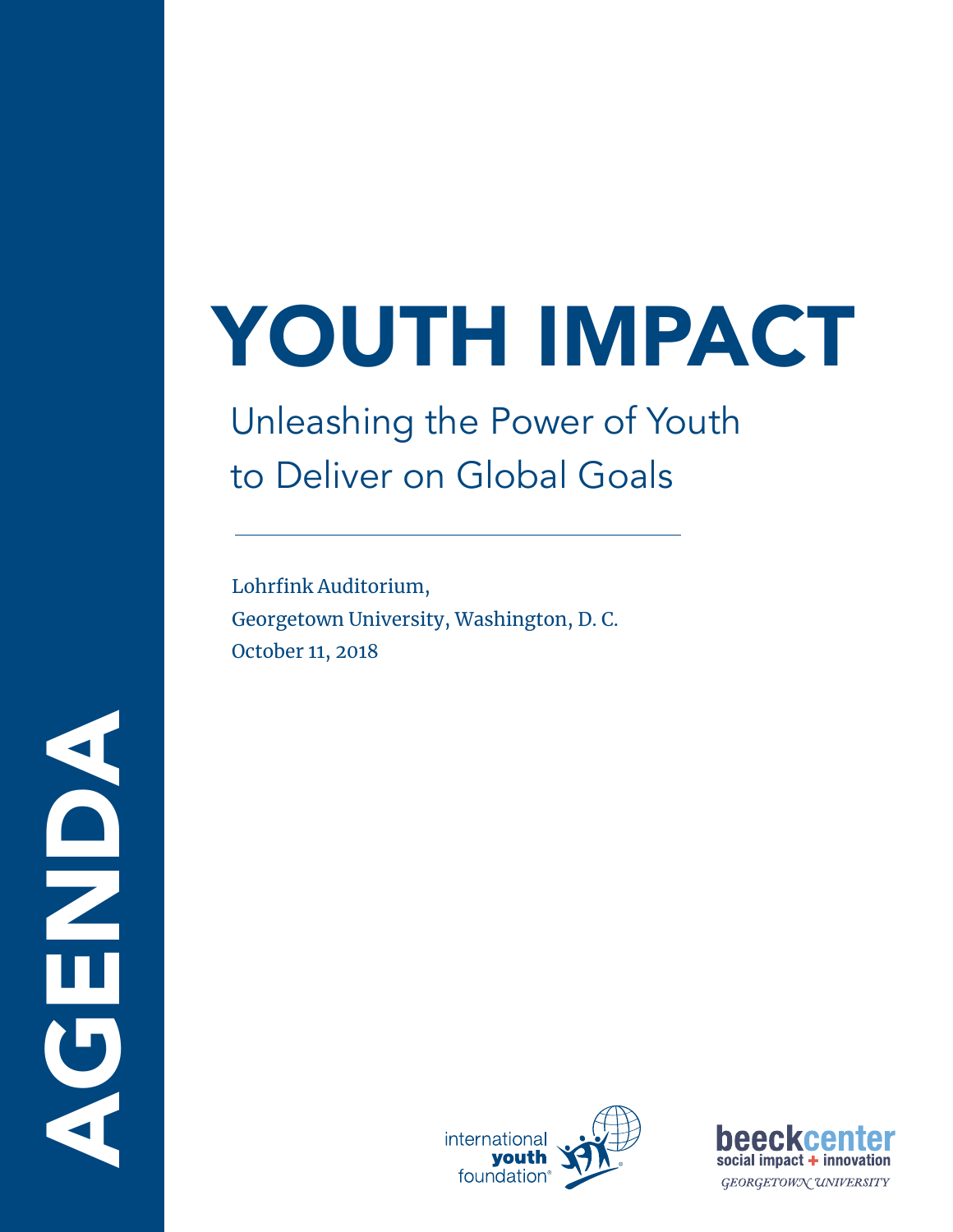## PARTNERS

The International Youth Foundation and the Beeck Center for Social Impact + Innovation gratefully acknowledge the support of our partners.

SIGNATURE PARTNERS





#### PLATINUM PARTNER



Center for Inclusive

#### GOLD PARTNERS

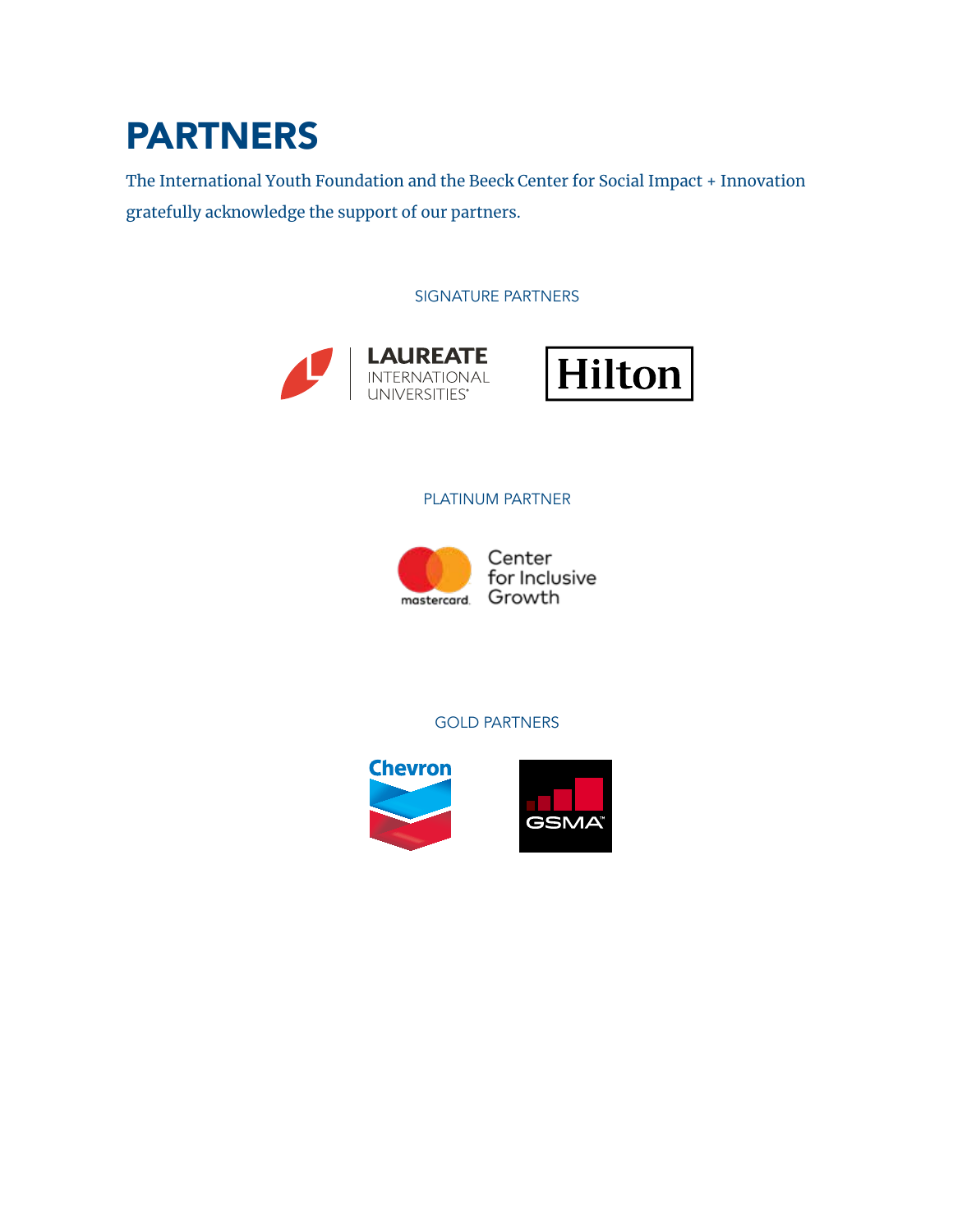# YOUTH IMPACT

### Unleashing the Power of Youth to Deliver on Global Goals

On Thursday, October 11, 2018, the International Youth Foundation (IYF) and Georgetown University's Beeck Center for Social Impact + Innovation will spotlight the unique role of today's youth in advancing the 2030 Sustainable Development Goals. This half-day event will convene over 200 business and civil society leaders, university students, young social entrepreneurs, academics, and media representatives from more than 30 countries. Outstanding young social entrepreneurs from around the globe will engage participants through TED-style presentations about the challenges they face in scaling systemic change.

Today's youth are uniquely equipped to transform our society. Driven by the values of equity and justice, they are already leading change. Achieving the global goals requires a fundamental shift in human values, attitudes, and behaviors. Young people believe that inclusive societies are better societies. They recognize that all people, regardless of their gender, race, ethnicity, or economic standing, have inalienable rights that must be upheld. They understand that living in balance with nature is essential to the sustainability of our planet. They are already building new models and organizations to deliver on change. By pioneering social innovations, today's young social entrepreneurs are leading the way forward. But they can't do it alone. Join us for an action-oriented conversation about how to leverage and engage more youth as change-makers and create an ecosystem of support to maximize youth-led ventures working to build open, just, and equitable societies.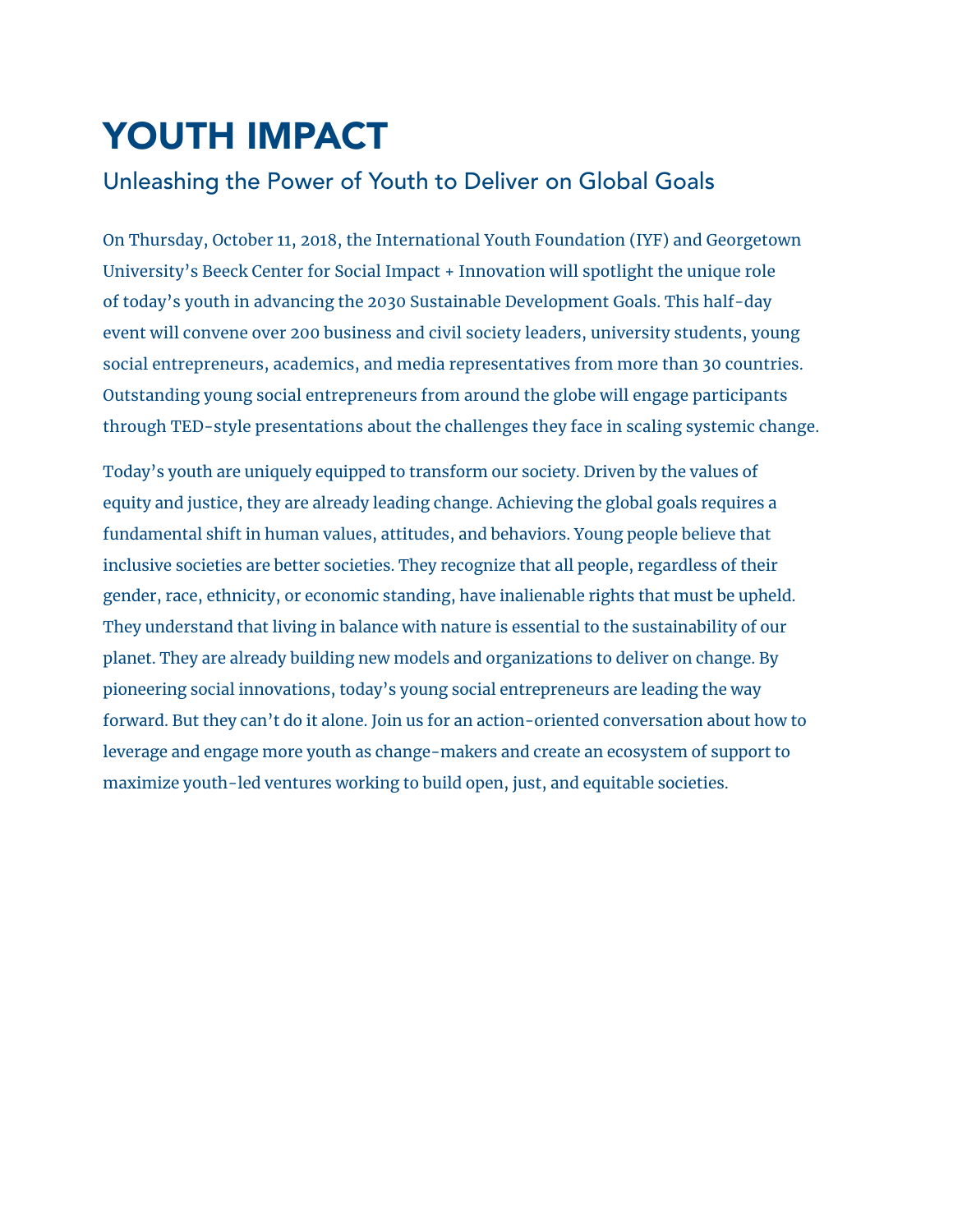### AGENDA

#### 1:00–1:30pm Arrivals

#### 1:30–2:45 Plenary Session

- Opening Remarks
- Presentations by three of the International Youth Foundation's 2018 Laureate Global Fellows
- Keynote address

Sheldon Smith, Founder and Executive Director, *The Dovetail Project*

• Recognition of the International Youth Foundation's 2018 Laureate Global Fellows

#### 2:45–3:15 Transition to Breakout Sessions

#### 3:15–5:00 Breakouts—parallel interactive sessions

• Session 1—Unlocking the potential of young people to create change: What are the challenges that young change-makers face in expanding their impact? What approaches are promising in confronting these challenges? Where do gaps in support lie? What do youth expect and need from other actors and institutions? *Note: Two sets of panelists (1a and 1b) will each be discussing this topic.* 

#### SESSION 1A

Mentor Dida, Senior Intrapreneur, *Ashoka*

2018 Laureate Global Fellow, *International Youth Foundation* 2018 Laureate Global Fellow, *International Youth Foundation* MODERATOR: Joel Adriance, Director of Training & Learning, *International Youth Foundation*

#### SESSION 1B

Camille Bangug, GU Impacts Alumna, Millennium Fellowship Co-Director, *Georgetown University*

2018 Laureate Global Fellow, *International Youth Foundation* 2018 Laureate Global Fellow, *International Youth Foundation* MODERATOR: Cheryl Dorsey, President, *Echoing Green*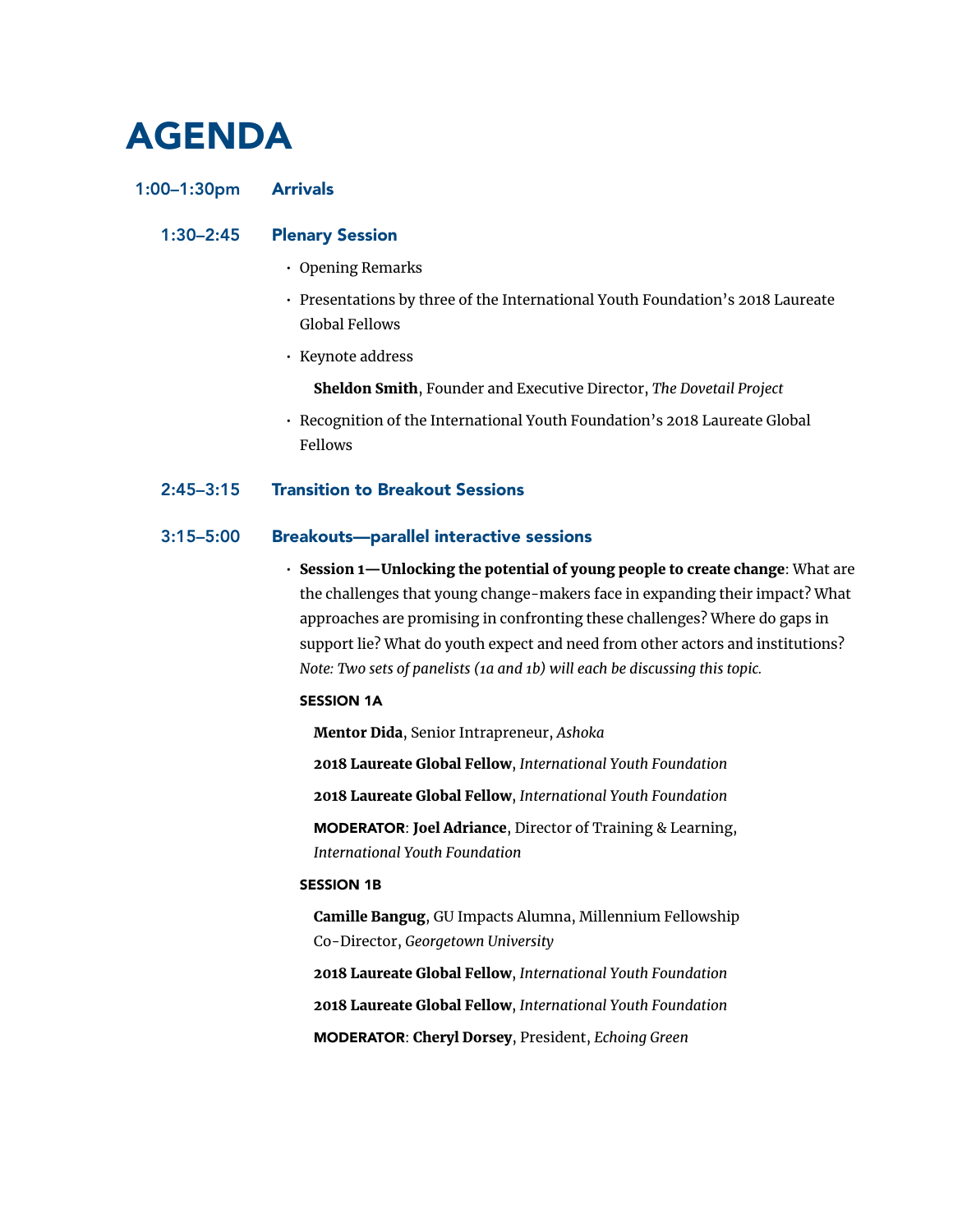#### 3:15–5:00 (cont)

• Session 2—Leveraging media and digital tools to build movements: How do we leverage new media and digital tools to build youth-led change? How might we envision the role of media (both traditional and non-traditional) to advocate on behalf of young people and build their credibility as active partners in social change and development?

Richard Graves, Chief Impact Officer & Co-founder, *CleanChoice Energy;*  Founder*, Solidaire*

Jacqueline Lawrence, Founder, *Mbeya Highlands FM Radio, Tanzania* Eddie Musa, Filmmaker, *New Lens*; Chief Executive Officer, *MusaMajicTV* MODERATOR: Nick Martin, Founder & CEO, *TechChange*

• Session 3—Engaging universities to build development leaders: How can universities build an entrepreneurial mindset for social impact? How might universities integrate practical learning opportunities for youth to better understand social issues and become lifelong champions of development and change? What formal and informal approaches are the most promising?

Sandra Herrera López, Director of Social Responsibility, *Laureate International Universities*

Sarah Mendelson, Professor of Public Policy, *Heinz College, Carnegie Mellon University*

Holly Wise, Associate Professor, Global Human Development and Director, Social Enterprise and Innovation Fellows Program, *Georgetown University*

MODERATOR: Ashok Regmi, Director of Social Innovation and Citizenship, *International Youth Foundation*

• Session 4—Building an ecosystem to support youth-led development: How can we create ecosystems of support that effectively empower young people to lead change? How do we leverage the unique assets and supports of public, private, and civil society sectors to help young people increase their impact and agency?

Katie Fallon, Senior Vice President and Global Head of Corporate Affairs, *Hilton* Parag Mehta, Executive Director, *Mastercard Center for Inclusive Growth*

Chris Milligan, Counselor to the Agency, *United States Agency for International Development*

MODERATOR: Susan Reichle, President & COO, *International Youth Foundation*

#### 5:00–5:30 Transition to Reception